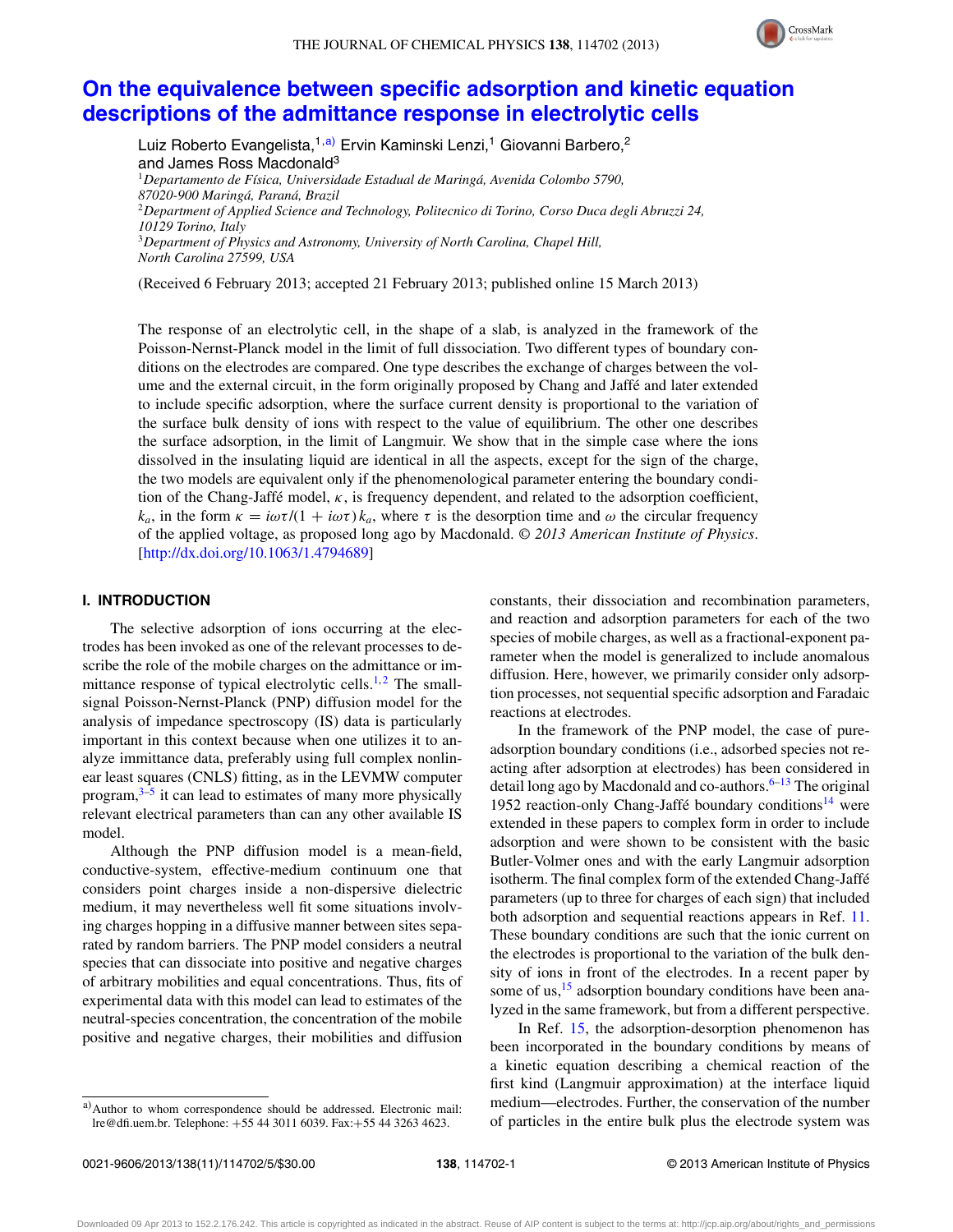imposed,  $16, 17$  $16, 17$  $16, 17$  an approximation certainly valid in the limit of weak adsorption and no evolution processes. Although the adsorption boundary equations used in Ref. [15](#page-3-8) were overtly different from those of Ref. [11,](#page-3-7) later CNLS fitting of all the theoretical responses presented in Ref. [15](#page-3-8) with the PNP model available in the LEVMW computer program that includes the full extended Chang-Jaffé boundary conditions led to exact numerical agreement, including identical adsorption results. Motivated by the exact numeric agreement between the two approaches, here we consider a typical electrolytic system (e.g., a liquid medium) in which positive and negative species of mobile charges are present in order to show analytically how to connect the predictions of the earlier PNP models with that of the recent PNP model of Ref. [15.](#page-3-8) Indeed, by means of simple arguments, we demonstrate that the two models are fully equivalent, confirming that the extended Chang-Jaffé adsorption parameter involves a specific frequency dependence that is a direct consequence of the Langmuir approximation used for the balance equation in the time-domain.

#### **II. PNP MODEL**

### **A. Fundamental equations**

In our analysis we assume that the impurities dissolved in the liquid are fully dissociated. This permits us to consider here the same set of fundamental equations presented in Ref. [11,](#page-3-7) for the case in which the association-dissociation processes are not taken into account. In this framework, we consider a typical one-dimensional system of thickness *d* whose bulk densities of the mobile charges are represented by  $n_{+}(z, t)$  (positive) and  $n_{-}(z, t)$ (negative), with *z* being the coordinate normal to the flat electrodes placed at the positions  $z = \pm d/2$  of a Cartesian system. The continuity equations may be written as

<span id="page-1-0"></span>
$$
\frac{\partial n_+}{\partial t} = -\frac{\partial j_+}{\partial t} \quad \text{and} \quad \frac{\partial n_-}{\partial t} = -\frac{\partial j_-}{\partial t}, \tag{1}
$$

where

<span id="page-1-1"></span>
$$
j_{+} = -D_{+} \frac{\partial n_{+}}{\partial z} - \frac{q D_{+}}{K_{B} T} \frac{\partial V}{\partial z} n_{+} \text{ and}
$$
  

$$
j_{-} = -D_{-} \frac{\partial n_{-}}{\partial z} + \frac{q D_{-}}{K_{B} T} \frac{\partial V}{\partial z} n_{-}
$$
(2)

are the current densities of positive and negative ions. In these equations,  $D_{\pm}$  are the diffusion coefficients for both species of ions,  $q$  is the ion charge,  $K_B$  is the Boltzmann constant, and *T* is the absolute temperature. To save space, in the above expressions, we have used a simplified notation, i.e.,  $n_{\pm} = n_{\pm}(z, t)$  and  $j_{\pm} = j_{\pm}(z, t)$ . We also make the usual assumptions that dielectric constant,  $\epsilon$ , diffusion coefficients, and mobilities, given by Einstein relation,  $\mu_{\pm} = qD_{\pm}/K_BT$ , are all position and field independent.

## **B. Chang-Jaffé boundary conditions**

The original Chang-Jaffé electrode-reaction boundary conditions were introduced by Friauf<sup>[18](#page-4-0)</sup> to investigate partialblocking effects. The extended Chang-Jaffé boundary conditions have been considered subsequently<sup>19</sup> and generalized to include specific ion adsorption a few years later<sup>[11](#page-3-7)</sup> (for a detailed discussion on boundary conditions see Ref. [20\)](#page-4-2). The problem will be solved here by using the following version of the Chang-Jaffé boundary conditions, as expressed in Eqs. (10)–(13) of Ref. [11:](#page-3-7)

<span id="page-1-3"></span>
$$
j_{+}|_{z=\pm d/2} = \kappa_{+}(n_{+} - N_{e}^{+})_{z=\pm d/2} \text{ and}
$$
  
\n
$$
j_{-}|_{z=\pm d/2} = \kappa_{-}(n_{-} - N_{e}^{-})_{z=\pm d/2},
$$
\n(3)

but, hereafter, we assume that  $N_e^+ = N_e^- = N_e$  and  $\kappa_+ = \kappa_ = \kappa$ , i.e., there is only a single Chang-Jaffé parameter, represented by *κ*. In the linear approximation (small-signal ac response), when the applied potential has the form  $V = V_0 e^{i\omega t}$ , where  $V_0$  is the amplitude and  $\omega = 2\pi f$  is the radial frequency, one can write

$$
n_{+}(z, t) = N + \eta_{+}(z)e^{i\omega t}
$$
 and  $n_{-}(z, t) = N + \eta_{-}(z)e^{i\omega t}$ . (4)

Since  $n_+ - n_- = (\eta_+ - \eta_-)e^{i\omega t}$ , if we assume furthermore that *D*<sub>+</sub> = *D*<sub>−</sub> = *D*, by means of Eqs. [\(1\)](#page-1-0) and [\(2\),](#page-1-1) one may easily find:

<span id="page-1-2"></span>
$$
\frac{\partial}{\partial t}(n_{+}-n_{-})=D\frac{\partial^{2}}{\partial z^{2}}(n_{+}-n_{-})+\frac{2Nq}{K_{B}T}\frac{\partial^{2}V}{\partial z^{2}},\quad (5)
$$

where the profile of the electrical potential,  $V(z, t)$ , is governed by the Poisson's equation in the form:

$$
\frac{\partial^2 V}{\partial z^2} = -\frac{q}{\varepsilon} (n_+ - n_-). \tag{6}
$$

If we now introduce the quantity  $\Psi(z, t) = [\eta_+(z) - \eta_-(z)]e^{i\omega t}$  $= \psi(z)e^{i\omega t}$ , Eq. [\(5\)](#page-1-2) becomes

$$
\frac{d^2\psi}{dz^2} - \left(\frac{1}{\Lambda^2} + i\frac{\omega}{D}\right)\psi = 0,\tag{7}
$$

where  $\Lambda$  is the Debye screening length defined by

<span id="page-1-4"></span>
$$
\Lambda^2 = \frac{\varepsilon K_B T}{2Nq^2}.\tag{8}
$$

As usual, we define  $\beta^2 = 1/\Lambda^2 + i\omega/D$ , and search for solutions in the form  $\psi(z) = A\sinh(\beta z) + B\cosh(\beta z)$ , and  $V(z, t) = \phi(z)e^{i\omega t}$ . Since the applied potential is such that  $V(d/2, t) = -V(-d/2, t)$ , it follows that  $\phi(z) = -\phi(-z)$ . By rewriting Poisson's equation in the form

$$
\frac{d^2\phi}{dz^2} = -\frac{q}{\varepsilon}\psi,\tag{9}
$$

we deduce that  $\psi(z) = -\psi(-z)$ . Thus,  $B = 0$  and we easily obtain

<span id="page-1-5"></span>
$$
\phi(z) = -\frac{qA}{\varepsilon \beta^2} \sinh(\beta z) + Cz.
$$
 (10)

Let us now rewrite the boundary conditions  $(3)$  in terms of a subtraction between two equations, in a form that will reveal to be useful later, namely,

$$
(j_{+} - j_{-})_{z = \pm d/2} = \pm \kappa (n_{+} - n_{-})_{z = \pm d/2} . \tag{11}
$$

Downloaded 09 Apr 2013 to 152.2.176.242. This article is copyrighted as indicated in the abstract. Reuse of AIP content is subject to the terms at: http://jcp.aip.org/about/rights\_and\_permissions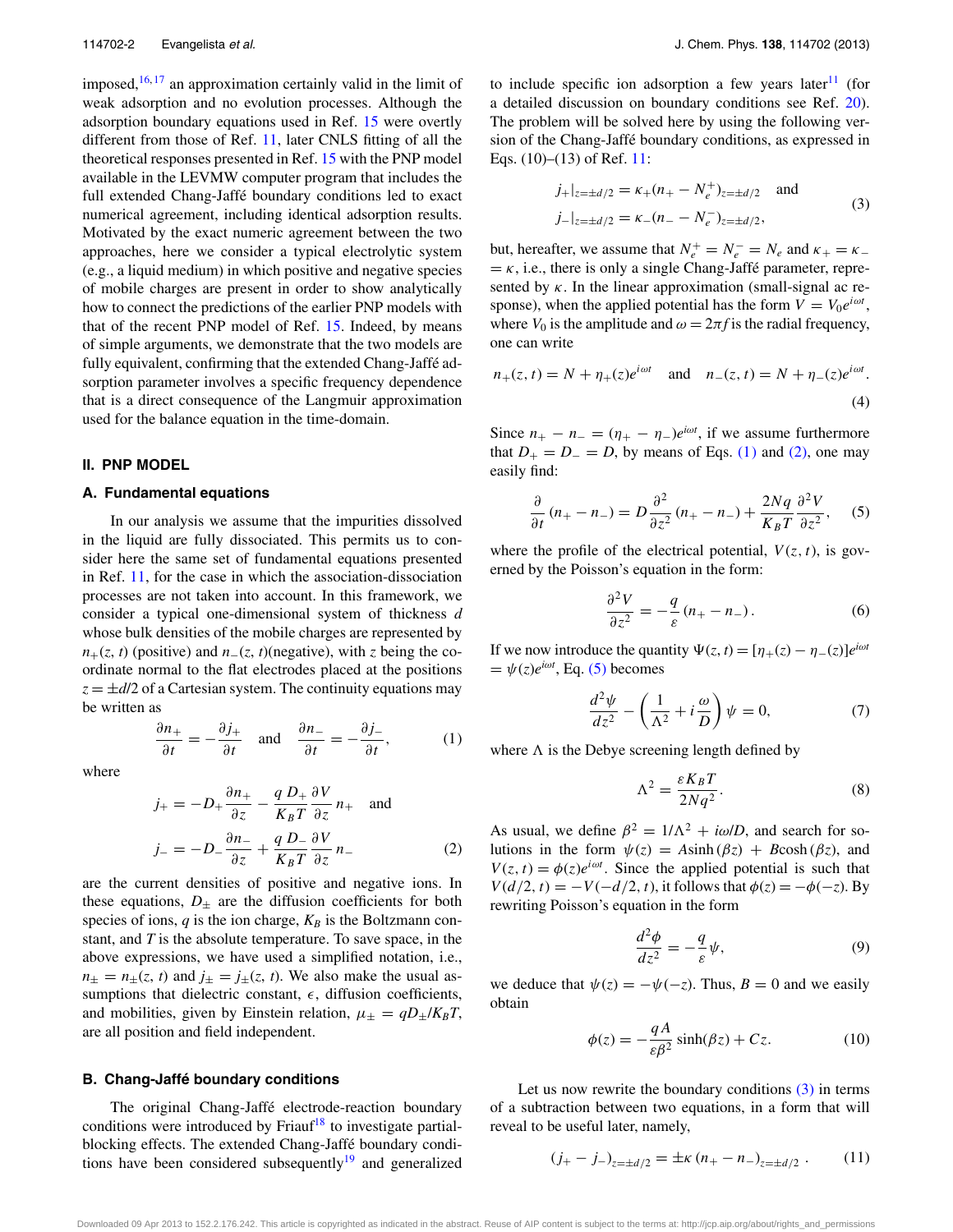Using these boundary conditions with the requirement that  $\phi(d/2) = V_0/2$ , simple calculations yield the integration constants *A* and *C*, whose explicit forms will be omitted here to save space, which permits to obtain the exact electric field profile across the sample. Once this profile is achieved, the next step needed to obtain analytical expressions for the admittance  $Y = I/V$  is to calculate the current, *I*, when the

*,*

electrodes have the area *S* and the electric field is given by  $E(z, t) = -\partial V(z, t)/\partial z$ . One can write

$$
I = \left[ qS(j_{+} - j_{-}) + S\varepsilon \frac{d}{dt} E \right]_{z = d/2}
$$

which, after some calculations, eventually yield for the electrical impedance  $Z = 1/Y = V_0/Ie^{i\omega t}$ :

$$
Z = R_{\infty} \frac{M\Omega\sqrt{1+i\Omega} - i\left[1 + MH\left(1+i\Omega\right)\right] \tanh\left(M\sqrt{1+i\Omega}\right)}{M\left(1+i\Omega\right)\left[\Omega\sqrt{1+i\Omega} - iH\left(1+i\Omega\right)\tanh\left(M\sqrt{1+i\Omega}\right)\right]},
$$
\n(12)

<span id="page-2-0"></span>where, for comparative purposes, we have used the notation of Ref. [21,](#page-4-3) i.e.,

$$
R_{\infty} = \frac{\Lambda^2 d}{\varepsilon SD}
$$
,  $H = \frac{\kappa \Lambda}{D}$ ,  $M = \frac{d}{2\Lambda}$ ,  $\Omega = \frac{\omega}{\omega_D}$ , and  
 $\omega_D = \frac{D}{\Lambda^2}$ .

It is noteworthy that Eq.  $(12)$  coincides strictly with Eq.  $(10)$ of Ref. [21,](#page-4-3) obtained in the hypothesis of one mobile charge, i.e.,  $D_+ = D \neq 0$  and  $D_− = 0$ . However, we notice that in Ref. [21](#page-4-3) one has

$$
\Lambda^2 = \frac{\varepsilon K_B T}{N_0 q},\tag{13}
$$

which is different from  $(8)$  just by a factor 2, when we identify  $N = N_0$ . Thus, the final formulae for *Z* here and in Ref. [21](#page-4-3) are the same, but the Debye screening lengths differ by the presence of a factor of 2 in the denominator because of the difference between one-mobile and two-mobile situations. The ambiguity between one-mobile response and two-mobile response with equal mobilities of the positive and negative charges has been discussed in detail recently in Ref. [22.](#page-4-4)

# **C. Adsorption-desorption process: Langmuir's approximation**

One of the simplest ways to incorporate the adsorptiondesorption process to the description of the immittance response of the cell is to express the boundary conditions in terms of a kinetic equation (Langmuir's approximation) in the form:

<span id="page-2-1"></span>
$$
\frac{d\sigma_{\pm}(t)}{dt} = k_a^{\pm} n_{\pm}(d/2, t) - \frac{1}{\tau} \sigma_{\pm}(t),
$$
 (14)

in which  $k_a^{\pm}$  and  $\tau_{\pm}$  are parameters describing the adsorption phenomenon for each species of ions. See, for example, the earlier kinetic-equation approaches implemented in Ref. [9.](#page-3-11) Equation [\(14\)](#page-2-1) simply states that the time variation of the surface density of adsorbed particles  $\sigma_{\pm}(t)$  depends on the bulk density of particles just in front of the adsorbing surface, located, for instance, at  $z = d/2$ , and on the surface density of particles already adsorbed. The parameter  $\tau_{\pm}$  has the di-

mension of time, whereas the  $k_a^{\pm}$  parameters have the dimension of a length/time. Consequently, when the adsorption phenomenon is present, from the kinetic equation it follows that there is an intrinsic thickness  $k_a^{\pm} \tau_{\pm}$ . Henceforth, we assume that  $k_a^+ = k_a^- = k_a$  and  $\tau_{\pm} = \tau$  in such a manner that in the absence of an external electric field the liquid is locally neutral, and the surface densities of positive and negative adsorbed ions are the same. In this framework, for  $V_0 = 0$  the electric field across the sample is identically zero. Thus, to connect the preceding calculations with the adsorption-desorption process faced by means of the usual kinetic equation, we consider the following boundary conditions<sup>[2](#page-3-1)</sup>

<span id="page-2-2"></span>
$$
j_{+}|_{z=\pm d/2} = \pm \frac{d\sigma_{+}}{dt}|_{z=\pm d/2} \text{ and}
$$
  
\n
$$
j_{-}|_{z=\pm d/2} = \pm \frac{d\sigma_{-}}{dt}|_{z=\pm d/2},
$$
 (15)

in such a way that by subtracting one from the other we obtain

$$
(j_{+} - j_{-})_{z = \pm d/2} = \pm \frac{d}{dt} (\sigma_{+} - \sigma_{-})_{z = \pm d/2}.
$$
 (16)

In the linear approximation, $<sup>2</sup>$  $<sup>2</sup>$  $<sup>2</sup>$ </sup>

<span id="page-2-4"></span><span id="page-2-3"></span>
$$
\sigma_+ = \sigma + s_+ e^{i\omega t} \quad \text{and} \quad \sigma_- = \sigma + s_- e^{i\omega t} \tag{17}
$$

and Eq.  $(16)$  can be rewritten as

$$
(j_{+} - j_{-})_{z = \pm d/2} = \pm i\omega (s_{+} - s_{-}) e^{i\omega t} = \pm i\omega \Delta s e^{i\omega t}, \tag{18}
$$

with  $\Delta s = s_+ - s_-$ . However, since in our framework  $k_a^+$  $= k_a^- = k_a$  and  $\tau_{\pm} = \tau$ , i.e., the adsorption parameters are the same for positive and negative charges, we may rewrite the kinetic equations in the form:

$$
\frac{d\sigma_{\pm}}{dt} + \frac{1}{\tau}\sigma_{\pm} = k_a n_{\pm} \tag{19}
$$

in such a manner that, again by subtraction, one obtains

$$
\frac{d}{dt}(\sigma_{+}-\sigma_{-})+\frac{1}{\tau}(\sigma_{+}-\sigma_{-})=k_a(n_+-n_-).
$$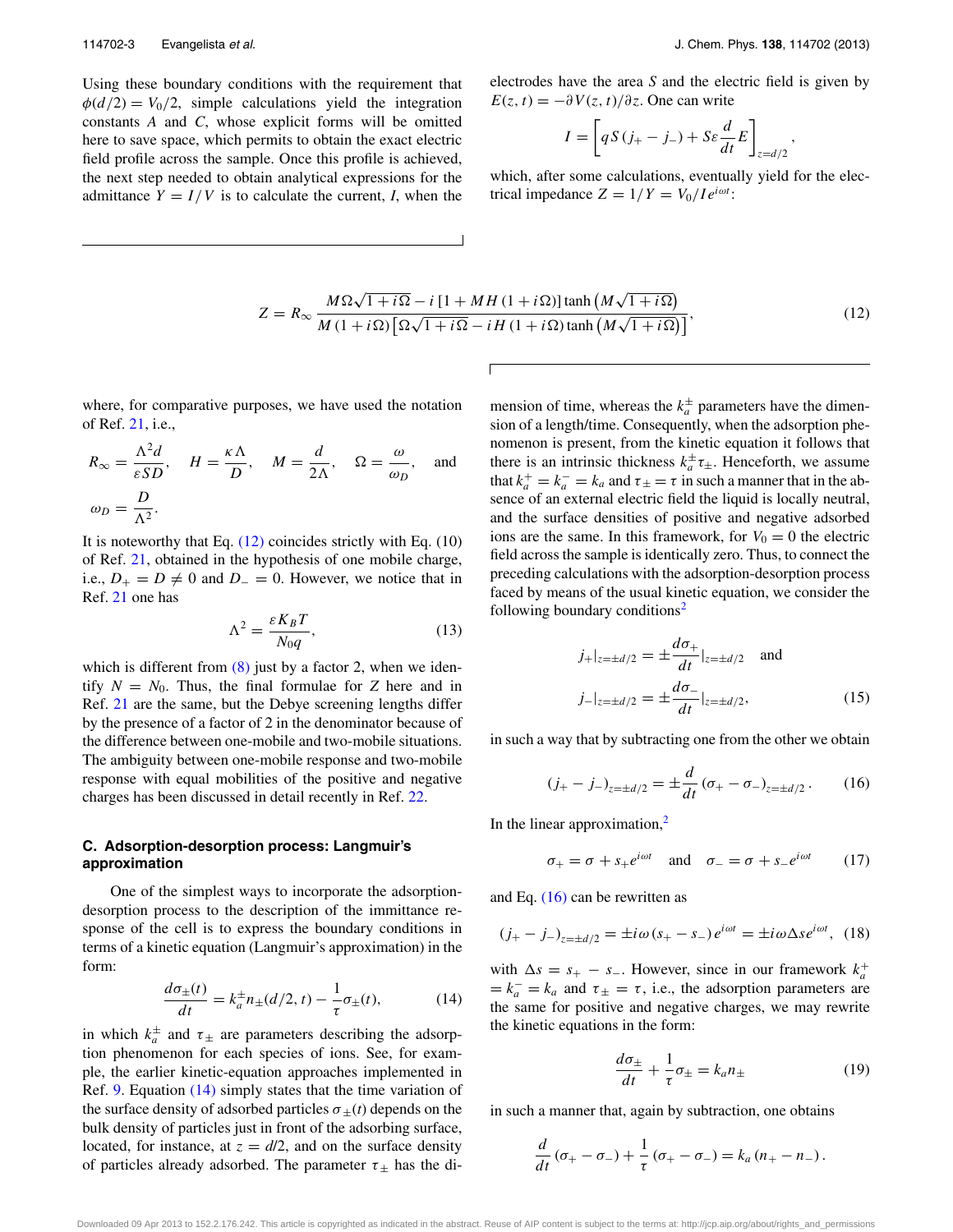Using Eq. [\(17\),](#page-2-3) one easily obtains

$$
\Delta s = \frac{k_a \tau}{1 + i \omega \tau} \psi.
$$
 (20)

Thus, Eq. [\(18\)](#page-2-4) finally becomes

$$
(j_{+} - j_{-})_{z = \pm d/2} = \pm \frac{i\omega\tau}{1 + i\omega\tau} k_a \psi e^{i\omega t}
$$
 (21)

<span id="page-3-12"></span>and has to be compared with Eq.  $(11)$  for the boundary conditions involving the Chang-Jaffé prescription. They are equivalent if

$$
\kappa = \frac{i\omega\tau}{1 + i\omega\tau} k_a.
$$
 (22)

Indeed this is exactly the case for the adsorption-only version of the earlier full extended Chang-Jaffé result of Eq. (B38) of Ref. [11,](#page-3-7) thereby proving the consistency of the present approach with the earlier one.

As is evident from Eq.  $(22)$ , for real frequencyindependent values of the adsorption coefficient *ka* and desorption time  $\tau$ , a complex, frequency-dependent phenomenological parameter  $\kappa$  is required to extend the original Chang-Jaffé boundary conditions to include specific adsorption. This is not surprising because when combining the Chang-Jaffé and Langmuir models, we equate their expressions for the electrical impedance. From Eq.  $(22)$  it follows that the real and imaginary parts of  $\kappa = \kappa_r + i\kappa_i$  are given by

$$
\kappa_r = \frac{(\omega \tau)^2}{1 + (\omega \tau)^2} k_a \quad \text{and} \quad \kappa_i = \frac{\omega \tau}{1 + (\omega \tau)^2} k_a.
$$

In the limit of  $\omega \tau \to 0$ ,  $\kappa_r \to 0$  and  $\kappa_i \to (\omega \tau) k_a$ . This indicates that in the dc limit the extended Chang-Jaffé boundary conditions for adsorption-only lead to complete blocking. For small  $\omega\tau$ ,  $\kappa$  is imaginary, showing that the current across the electrodes is in quadrature with the bulk density variation of the ions just in front of the electrode itself. In the opposite limit, where  $\omega \tau \to \infty$ , we get  $\kappa_r \to k_a$  and  $\kappa_i \to 0$ . In this limit there exists a one-to-one correspondence between the two models. However, in this limit the effect of the nonblocking character of the electrodes is not visible because the response of the cell is then mainly due to that of the bulk of the system.

Simple calculations show that  $\kappa_r$  is a monotonic function of  $\omega\tau$  increasing from 0 to  $k_a$ , whereas  $\kappa_i$  presents a well defined maximum for  $\omega \tau = 1$ , where its value is  $k_a/2$ , and it tends to 0 for  $\omega \tau \to 0$  and  $\omega \tau \to \infty$ . These results are the expected ones in view of the simple Debye behavior of these two quantities.

### **III. CONCLUSIONS**

We have considered a typical electrolytic system in which mobile charges of both signs are present in the framework of the small-signal PNP diffusion model usually employed for the analysis of impedance spectroscopy data. We have shown how to analytically connect the predictions of earlier PNP models, based on Chang-Jaffé boundary conditions in the frequency domain that agree with the basic Butler-Volmer ones, and, for adsorption, have been shown to encompass Langmuir behavior as well, with a recently published PNP model, using a balance equation to describe adsorption-desorption processes at the interface. We have demonstrated here that the two models are fully equivalent only if the phenomenological parameter entering the boundary condition of the Chang-Jaffé model,  $\kappa$ , is frequency dependent, and related to the adsorption coefficient,  $k_a$ , according to expression  $(22)$ . This happens because the earlier extended Chang-Jaffé adsorptionreaction parameters properly include exactly the specific frequency dependence that is a direct consequence of the Langmuir approximation used for the kinetic equation written in the time-domain.

#### **ACKNOWLEDGMENTS**

This work was partially supported by the National Institutes of Science and Technology of Complex Systems— INCT-SC (E.K.L.) and Complex Fluids—INCT-FCx (L.R.E.).

- <span id="page-3-0"></span><sup>1</sup>G. Barbero and A. L. Alexe-Ionescu, "Role of the diffuse layer of the ionic charge on the impedance spectroscopy of a cell of liquid," [Liq. Cryst.](http://dx.doi.org/10.1080/02678290500228105) **32**, 943–949 (2005).
- <span id="page-3-1"></span>2G. Barbero and L. R. Evangelista, *Adsorption Phenomena and Anchoring Energy in Nematic Liquid Crystals* (Taylor & Francis, London, 2006).
- <span id="page-3-2"></span><sup>3</sup>The LEVMW computer program is freely available at [http://](http://jrossmacdonald.com) [jrossmacdonald.com.](http://jrossmacdonald.com)
- <sup>4</sup>J. R. Macdonald and L. D. Potter, "A flexible procedure for analyzing impedance spectroscopy results: Description and illustrations," [Solid State](http://dx.doi.org/10.1016/0167-2738(87)90068-3) [Ionics](http://dx.doi.org/10.1016/0167-2738(87)90068-3) **24**, 61–79 (1987).
- <span id="page-3-3"></span>5J. R. Macdonald, "Comparison of parametric and nonparametric methods for the analysis and inversion of immittance data: Critique of earlier work," [J. Comput. Phys.](http://dx.doi.org/10.1006/jcph.1999.6378) **157**, 280–301 (2000).
- <span id="page-3-4"></span><sup>6</sup>J. R. Macdonald, "Electrical response of materials containing space charge with discharge at the electrodes," [J. Chem. Phys.](http://dx.doi.org/10.1063/1.1675134) **54**, 2026–2050 (1971); **56**, [681](http://dx.doi.org/10.1063/1.1676935) (1972) (correction).
- <sup>7</sup>J. R. Macdonald, "Complex rate constant for an electrochemical system involving and adsorbed intermediate," [J. Electroanal. Chem.](http://dx.doi.org/10.1016/S0022-0728(76)80258-6) **70**, 17–26 (1976).
- 8J. R. Macdonald and P. W. M. Jacobs, "Some aspects of polarization in ionic crystals with electrode reactions," [J. Phys. Chem. Solids](http://dx.doi.org/10.1016/0022-3697(76)90140-2) **37**, 1117– 1123 (1976).
- <span id="page-3-11"></span><sup>9</sup>D. R. Franceschetti and J. R. Macdonald, "Electrode kinetics, equivalent circuits, and system characterization: Small-signal condition," [J. Elec](http://dx.doi.org/10.1016/S0022-0728(77)80262-3)[troanal. Chem.](http://dx.doi.org/10.1016/S0022-0728(77)80262-3) **82**, 271–301 (1977).
- 10D. R. Franceschetti and J. R. Macdonald, "Coupling of electrode kinetics and space-charge dynamics in unsupported systems," in *Proceedings of the Third Symposium on Electrode Processes, Boston, MA, 7 May 1979*, edited by S.Bruckenstein, J. D. E.McIntyre, B.Miller, and E.Yeager (The Electrochemical Society, 1980), Vol. 80-3, pp. 94–114.
- <span id="page-3-7"></span><sup>11</sup>J. R. Macdonald and D. R. Franceschetti, "Theory of small-signal ac re-sponse of solids and liquids with recombining mobile charges," [J. Chem.](http://dx.doi.org/10.1063/1.435929) [Phys.](http://dx.doi.org/10.1063/1.435929) **68**, 1614–1637 (1978).
- 12D. R. Franceschetti and J. R. Macdonald, "Numerical analysis of electrical response: Statics and dynamics of space-charge regions at blocking electrodes," [J. Appl. Phys.](http://dx.doi.org/10.1063/1.325658) **50**, 291–302 (1979).
- <span id="page-3-5"></span><sup>13</sup>J. R. Macdonald, D. R. Franceschetti, and A. P. Lehnen, "Interfacial space charge and capacitance in ionic crystals: Intrinsic conductors," [J. Chem.](http://dx.doi.org/10.1063/1.439956) [Phys.](http://dx.doi.org/10.1063/1.439956) **73**, 5272–5293 (1980).
- <span id="page-3-6"></span><sup>14</sup>H. Chang and G. Jaffé, "Polarization in electrolytic solutions. 1. Theory," [J. Chem. Phys.](http://dx.doi.org/10.1063/1.1700669) **20**, 1071–1077 (1952).
- <span id="page-3-8"></span>15J. L. de Paula, J. A. da Cruz, E. K. Lenzi, and L. R. Evangelista, "Immittance response of an electrolytic cell in the presence of adsorption, generation, and recombination of ions," [J. Electroanal. Chem.](http://dx.doi.org/10.1016/j.jelechem.2012.07.021) **682**, 116–120 (2012).
- <span id="page-3-9"></span>16E. K. Lenzi, C. A. R. Yednak, and L. R. Evangelista, "Non-Markovian diffusion and the adsorption-desorption process," [Phys. Rev. E](http://dx.doi.org/10.1103/PhysRevE.81.011116) **81**, 011116 (2010).
- <span id="page-3-10"></span>17R. S. Zola, E. K. Lenzi, L. R. Evangelista, and G. Barbero, "Memory effect in the adsorption phenomena of neutral particles," [Phys. Rev. E](http://dx.doi.org/10.1103/PhysRevE.75.042601) **75**, 042601 (2007).